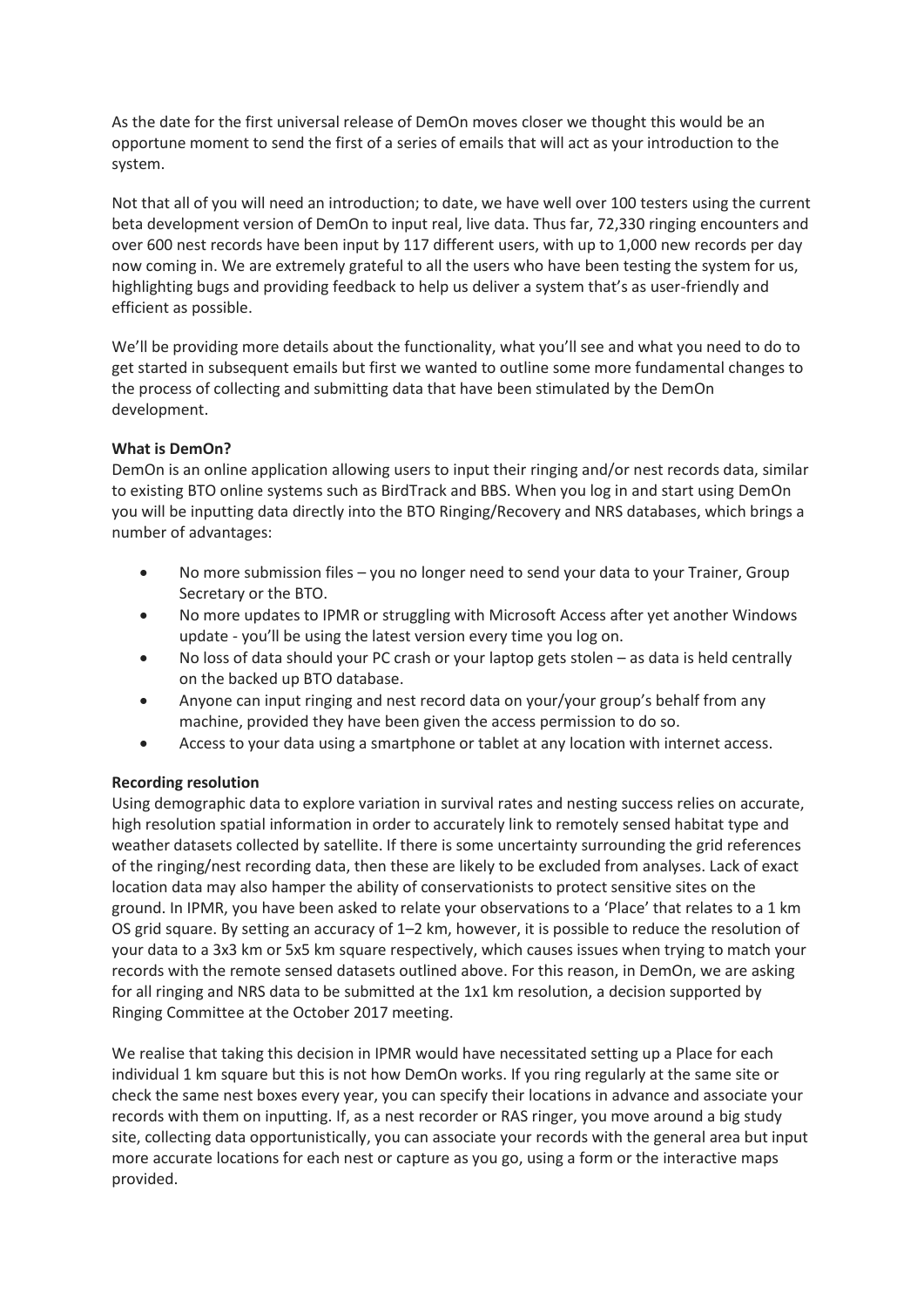## **Sensitive species and confidential locations**

We realise that many of you are understandably concerned about data security with respect to sensitive species and we have taken great care to develop a system that allows you fine-scale control in terms of access, allowing you to determine who sees your data and who it stays hidden from. In the IPMR system, the location of Confidential sites was obscured on inputting; in DemOn, while it is still possible to flag sites as Confidential, we are asking users to input accurate location details, with the assurance that there is a thorough system that prevents these details being released to others without permission:

- Fellow ringing/nesting group members marking a site as Confidential restricts access of data to members of your group. This can then be refined further to restrict access to individually selected group members; only the Group Secretary will have unrestricted access.
- Recovery reports one means by which sensitive data could potentially be passed on to third parties would be via reports relating to subsequent encounters (if they are a ringer) or recoveries (if they are members of the public). To guard against this possibility, any details of sensitive species communicated through these channels will only be divulged at county, region or country resolution, as appropriate for the species (based on BTO Atlas categories); the place name will also be obscured. As a belt-and-braces system, locations of all sensitive species during the breeding season will be obscured automatically in this way, whether the site has been marked Confidential or not, but ringers will be able to log into DemOn to see the full details for non-Confidential sites.
- Reports and data requests as above, the default resolution for dissemination in reports and data requests will be the county/region/country level, although individual ringers and recorders will be able to give permission for release of finer scale information.

For more background information on this please see the following Ringing Committee Agenda Items:

- October 2016 [Agenda item 6 Appendix: Demon granular permissions, confidentiality and](https://app.bto.org/ringers/ringers/r_committee/RINOCT16_2_Demon%20update.pdf)  [sensitive species.](https://app.bto.org/ringers/ringers/r_committee/RINOCT16_2_Demon%20update.pdf)
- [September 2017 Agenda item 5.1: Minimum DemOn recording resolution for non](https://app.bto.org/ringers/ringers/r_committee/RINSEP17_5.1_Minimim%20DemOn%20recording%20resolution%20for%20non-conf%20sites.pdf)[confidential sites.](https://app.bto.org/ringers/ringers/r_committee/RINSEP17_5.1_Minimim%20DemOn%20recording%20resolution%20for%20non-conf%20sites.pdf)

## **Age and moult recording updates**

Development of DemOn has given us the opportunity to review the age and moult coding system, aiming to simplify the protocol and make it more intuitive, particularly in areas where there is currently the need to make subjective decisions. The detail for much of this is still under discussion and nothing will be implemented before January 2019, but we thought a heads up would be useful.

- In March 2017, the Ringing Committee supported a proposal from a ringer and BTO staff to remove the 'J' and 'I', indicating the presence of some juvenile or immature plumage, from age codes, simplifying the system and bringing it more in line with EURING.
- To prevent this additional data signifying bird age being lost, we are asking ringers to capture the 'J' as a moult code and the 'I' as a plumage code, both fields that already exist in IPMR. To ensure that the valuable 'J' information is not lost, the moult code field will become compulsory, but as this is the case we have decided to simplify it.
- The current moult recording system asks ringers to choose between collecting data on the timing of moult (*ie* the stage of feather replacement/growth) and the extent of moult (*ie* which feathers have been replaced); both these pieces of information are useful so in DemOn these fields will be split into one recording timing (equivalent to current 'active' codes), which will be compulsory, and one recording stage, which will be optional. In this